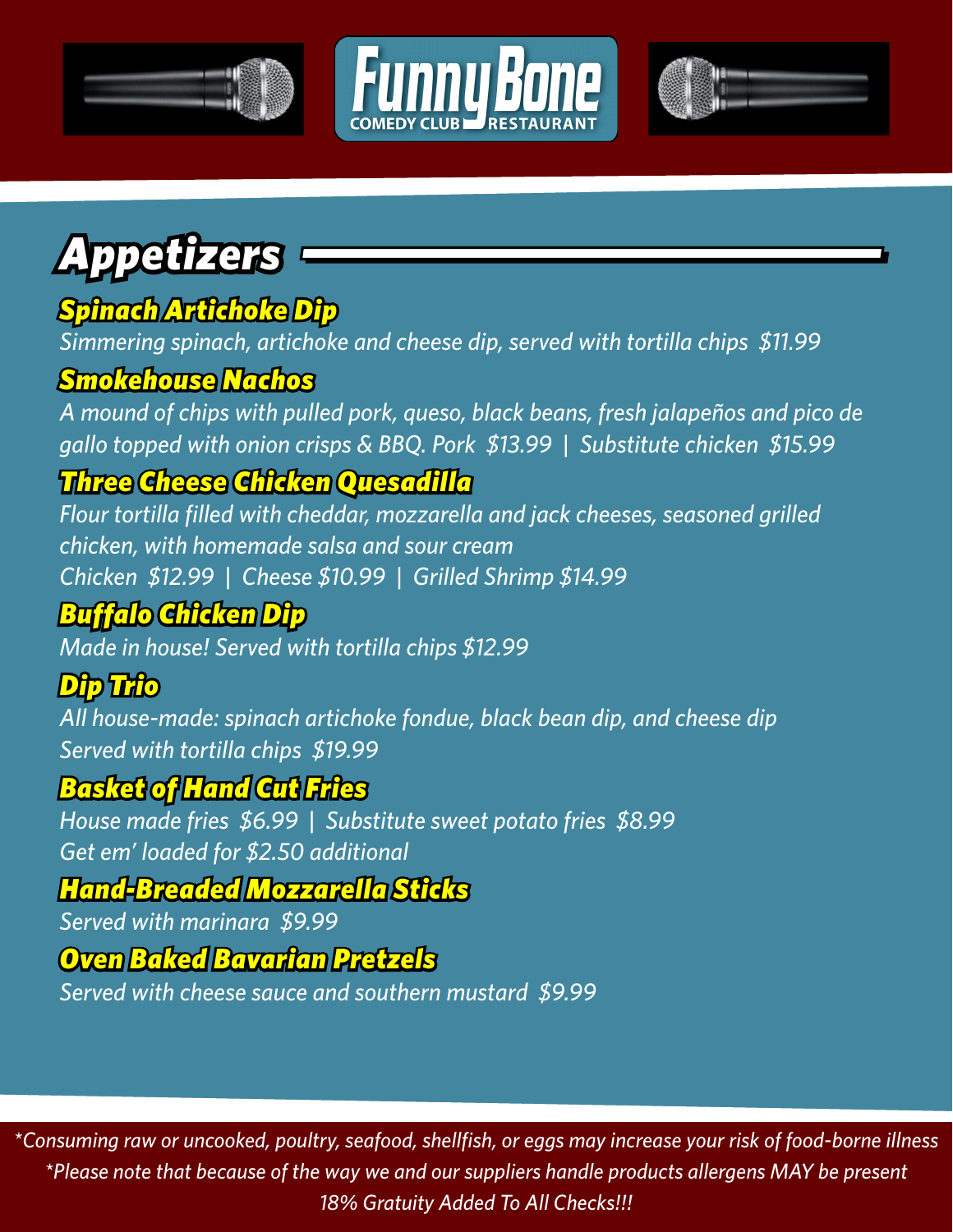# *Appetizers*

#### *House Made Potato Skins*

*Covered in BBQ shredded pork, cheese and scallions. Served with sour cream \$10.99 Substitute Bacon \$11.99 | Buffalo Chicken Style \$12.99 | Additional sour cream \$1.00*

#### *Mushroom Basket*

*Deep fried mushrooms, served ranch \$8.99*

#### *Black Bean Deluxe*

*House-made black bean dip, cheddar cheese, jalapeños and fresh pico de gallo Served with tortilla chips \$9.99*

#### *Fried Dills*

*Served with southern mustard sauce \$10.99*



*Dressing Balsamic Vinaigrette • Ranch • Bleu Cheese • Honey Mustard*

#### *Big House Salad*

*Mixed greens, diced tomatoes, cucumbers, cheddar cheese, red onion, mushrooms and house-made croutons \$9.99*

#### *Caesar Salad*

*Romaine lettuce topped with parmesan cheese and croutons \$9.99*

#### *Salad Toppers*

*Grilled, Blackened or Fried Chicken \$5.99 Grilled, Blackened or Fried Shrimp \$6.99 Grilled Salmon \$6.99 Bacon Bits \$1.99*

*\*Consuming raw or uncooked, poultry, seafood, shellfish, or eggs may increase your risk of food-borne illness \*Please note that because of the way we and our suppliers handle products allergens MAY be present 18% Gratuity Added To All Checks!!!*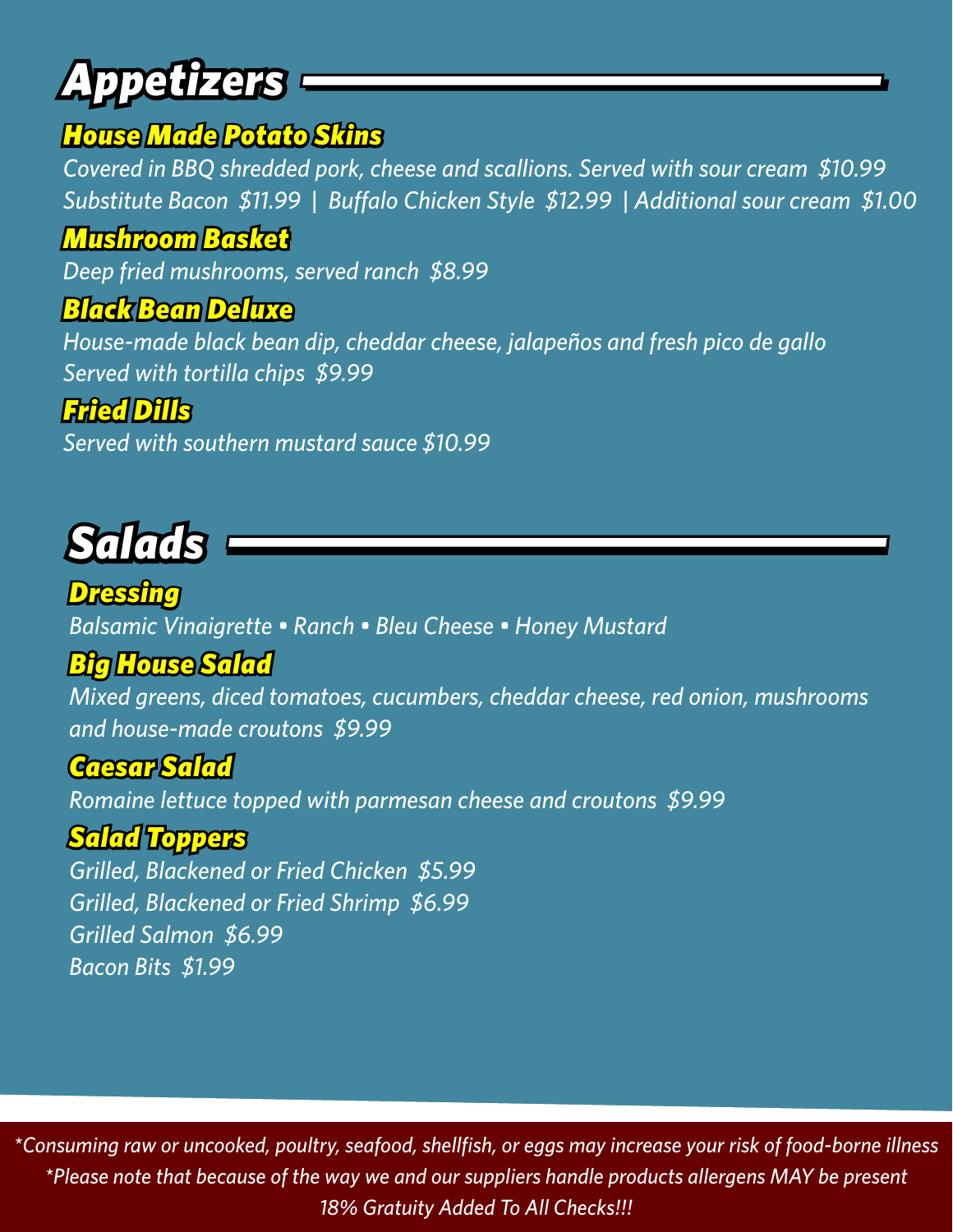## *Burgers & Sandwiches*

*Sandwiches served w/ Fries | Substitute Sweet Potato Fries \$2 | Loaded Fries \$2.50*

#### *Bleu Cheese & Bacon Burger*

*Choice sirloin burger topped with bleu cheese sauce and applewood smoked bacon Served with lettuce, tomato, and onion crisps \$14.99 Make it a double for \$4 more!*

### *Grilled Shrimp BLT*

*Lettuce, tomato, applewood smoked bacon, chipotle remoulade on Texas Toast \$14.99*

### *Comedy Club*

*The amazing triple-decker! Ham, smoked turkey, applewood smoked bacon, lettuce, tomato and avocado mayo. Smothered in jack and cheddar cheese, served on Texas Toast \$14.99*

### *Porky's Revenge*

*House-made Pulled Pork piled up with applewood smoked bacon, ham, blueberry habañero bbq sauce, jalapeño coleslaw and onion straws \$14.99* 

### *Buffalo Chicken Sandwich*

*Chicken breast fried or grilled, tossed in buffalo sauce. Topped with bleu cheese sauce, lettuce and tomato \$15.99*

## *Entrees*

*Add side salad or Caesar for \$3.95*

#### *Chicken Tender Platter*

*All-natural white meat, golden and crispy. Served with ranch, BBQ sauce and fries Try it Buffalo-Style! \$17.99*

### *Wing Basket*

*Meaty wings tossed in BBQ, Blueberry Habañero, Hot sauce or try them naked. Try Them Boneless. Served with ranch and Fries \$18.99*

### *Chicken 3 Ways*

*Tenders, wings and boneless wings with your choice of BBQ, blueberry habañero and buffalo \$20.99*

\*Consuming raw or uncooked, poultry, seafood, shellfish, or eggs may increase your risk of food-borne illness<br>\*Please note that because of the way we and our suppliers handle products allergens MAY be present\*<br>18% Gratuity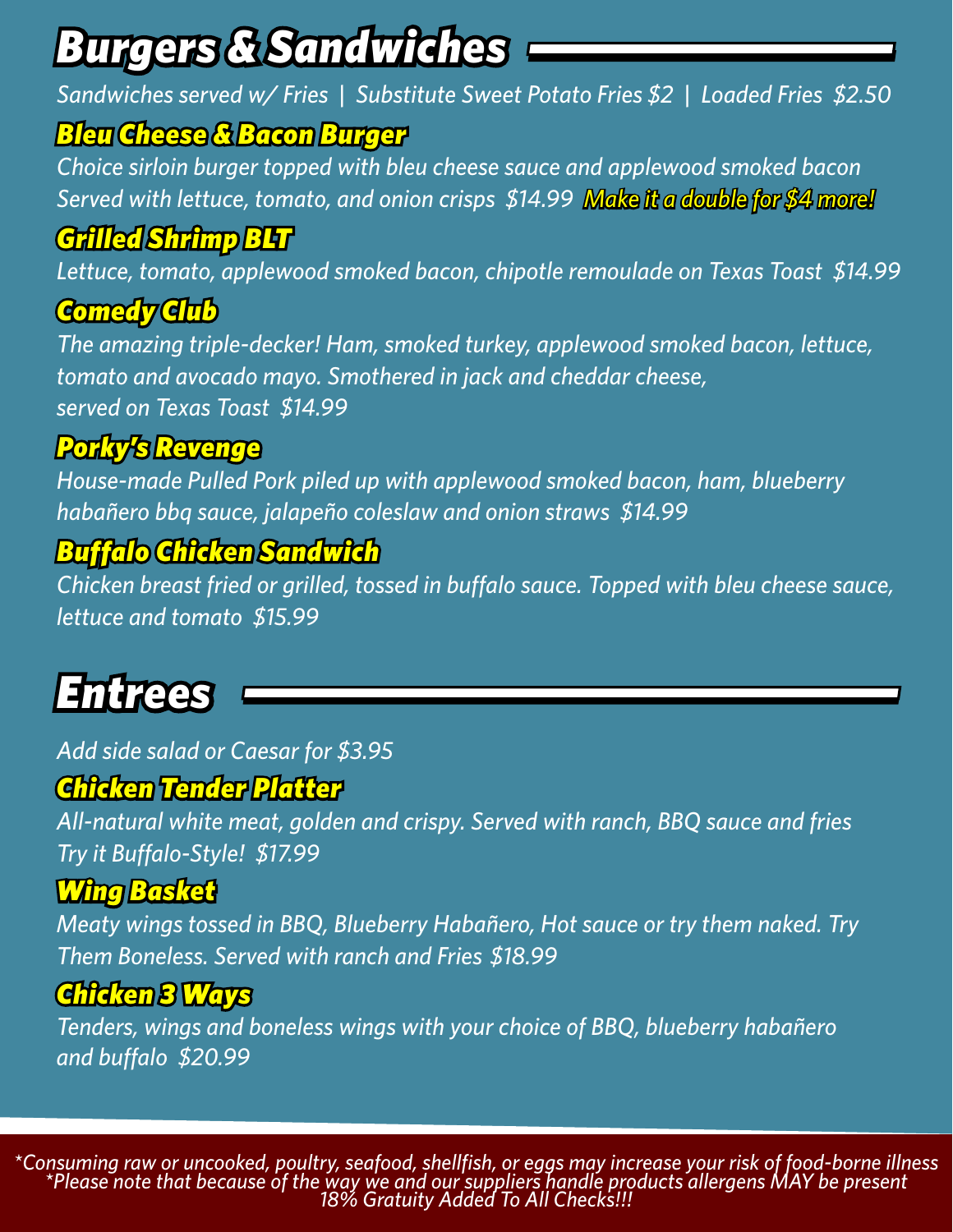## *Entrees*

*Add side salad or Caesar for \$3.95*

### *Hand-Breaded Shrimp Platter*

*Served with traditional cocktail sauce, fries and house-made coleslaw \$18.99 Buffalo style with bleu cheese add \$1.99*

### *Spiced Pulled Pork Platter*

*Choice of house BBQ sauce or blueberry habañero smothered pulled pork on top of Texas toast, served with chef's choice of sides \$16.99*

### *Blackened Salmon*

*Fresh salmon pan-seared with house seasoning and topped with mango salsa Served with chef's choice of sides \$20.99 | Substitute grilled chicken \$17.99*

## *Finale*

#### *Funnel Cake Fries \$8.99*

*Large Basket of Flaky, Golden Brown Funnel Cake Fries topped with Powdered Sugar Make it a Sundae! \$11.99*

#### *NY Cheesecake \$5.99*

*Topped with Caramel & Chocolate Sauce*

#### *Ultimate Brownie \$9.99*

*Made with Ghirardelli Chocolate Topped with Whipped Cream, Caramel & Chocolate Served with Vanilla Bean Ice Cream*

### *Beverages*

*Coke \$4 Diet Coke \$4 Sprite \$4*

*HI-C Pink Lemonade \$4 Root Beer \$4 Mellow Yellow \$4*

*Ginger Ale \$4 Pibb Xtra \$4*

*Bottomless Soda All Night with Souvenir Glass! \$8*

*\*Consuming raw or uncooked, poultry, seafood, shellfish, or eggs may increase your risk of food-borne illness \*Please note that because of the way we and our suppliers handle products allergens MAY be present 18% Gratuity Added To All Checks!!!*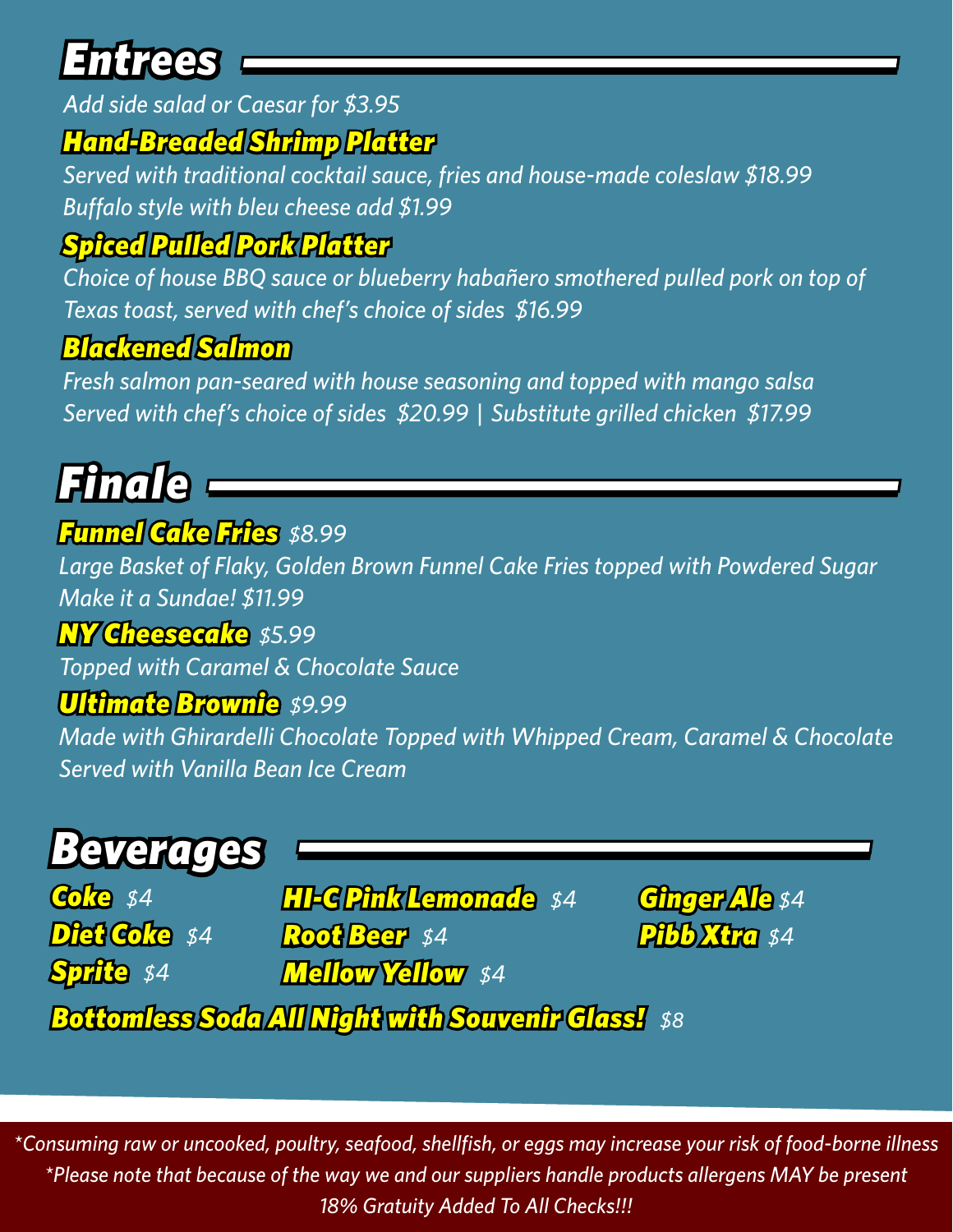## *Specialty Drinks*

*Served with Souvenir Glass. Ask About Upgrading to Top Shelf for Additional! Funny Bone Long Island Rum, Gin, Vodka, Tequlia, Triple Sec, Sour & Coke \$13 Georgia Peach Long Island with a peachy twist – Peach Schnapps, Orange Juice & Cranberry \$13 Loosened Tie Apricot Brandy, Banana Liqueur, Coconut Rum, Orange Juice & Grenadine \$13 Open Mic Southern Comfort, Vodka, Amaretto, Triple Sec & Pineapple Juice \$13 Rubber Chicken Coconut Rum, Light Rum, Blue Curacao, Pineapple Juice & Sour \$13 Tap Shoes Vodka, Melon Liqueur, Pineapple Juice & Orange Juice \$13*

### *Frozen Drinks*

*\$15 Served with Souvenir Glass! Blue Lagoon 151 Rum & Blue Raspberry*

*Dreamsicle Vanilla Vodka & Orange Flavor*

*Palm Beacher Amaretto & Orange Flavor*

*Strawberry Shortcake Cake Vodka, Strawberry Flavor & Whipped Cream*

*Frozen Margarita or Daiquiri*

*Banana - Blue Raspberry - Lime- Orange - Pina Colada - Rum Runner - Strawberry*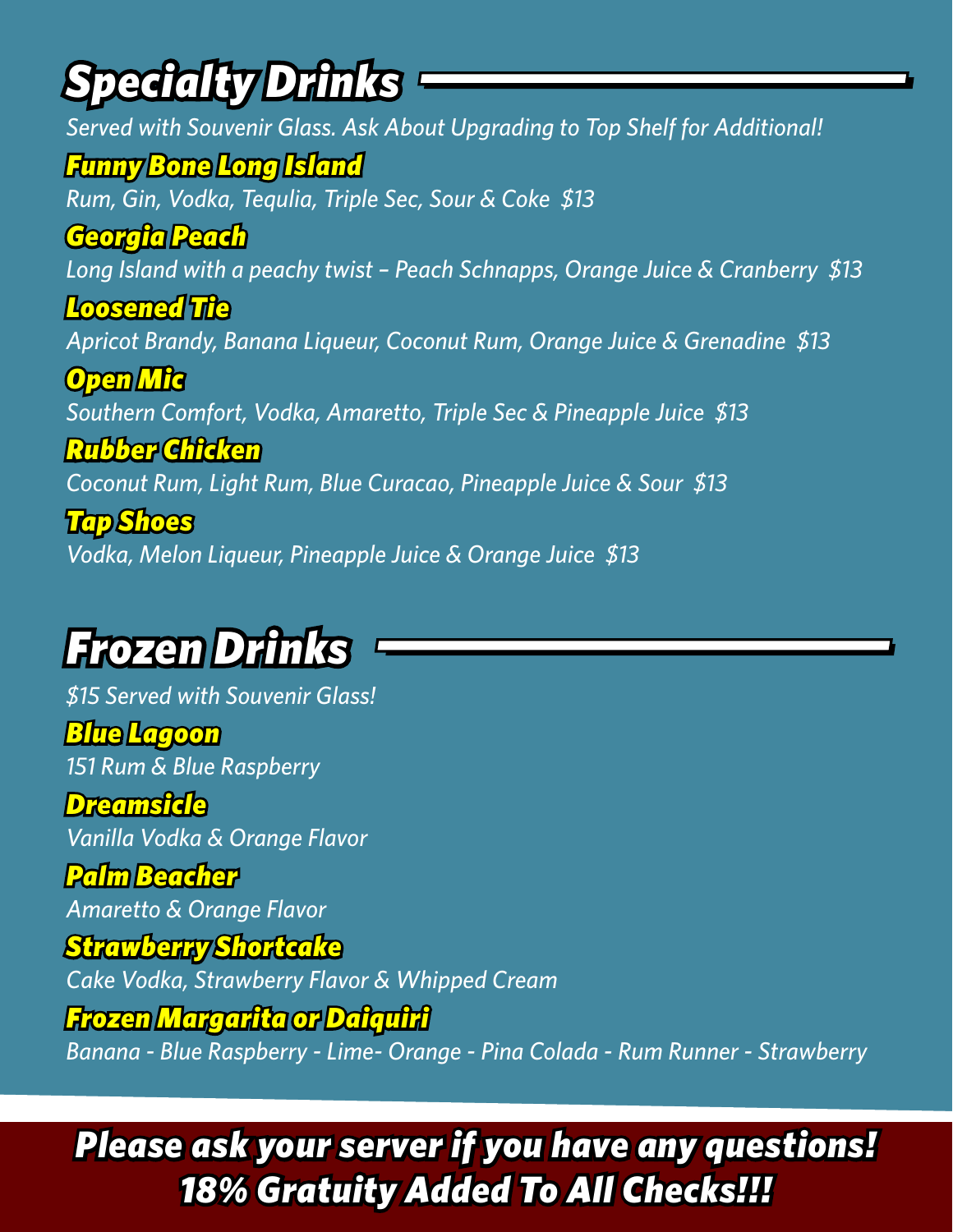## *Draft*

*Angry Orchard \$7 Blue Moon \$7 Rhinegheist \$8 MadTree PsycHOPathy \$7.50*

*Yuengling \$7*

*Ask about our rotating tap!*

### *Domestics*

*Budweiser Bottle \$6 • Bucket \$33 Bud Light Bottle \$6 • Bucket \$33 Coors Light Bottle \$6 • Bucket \$33* *Miller Lite Bottle \$6 • Bucket \$33 Michelob Ultra Bottle \$6 • Bucket \$33*

## *Premium*

*Corona Bottle \$7 • Bucket \$40 Rhinegheist Bottle \$7 • Bucket \$40 White Claw Can \$6.75 • Bucket \$40 Stella Artois Bottle \$7 • Bucket \$40*

*Fat Tire Bottle \$7 • Bucket \$40 Heineken Bottle \$7 • Bucket \$40 Guinness 16oz. Bottle \$8 • Bucket \$45 O'Douls Bottle \$4.50* 

## *Wine & Bubbly*

*House Wine \$8 Glass • \$30 Bottle Red Cabernet Sauvignon • Merlot • Pinot Noir White*

*Chardonnay • Pinot Grigio • Riesling • Moscato*

*Blush White Zinfandel*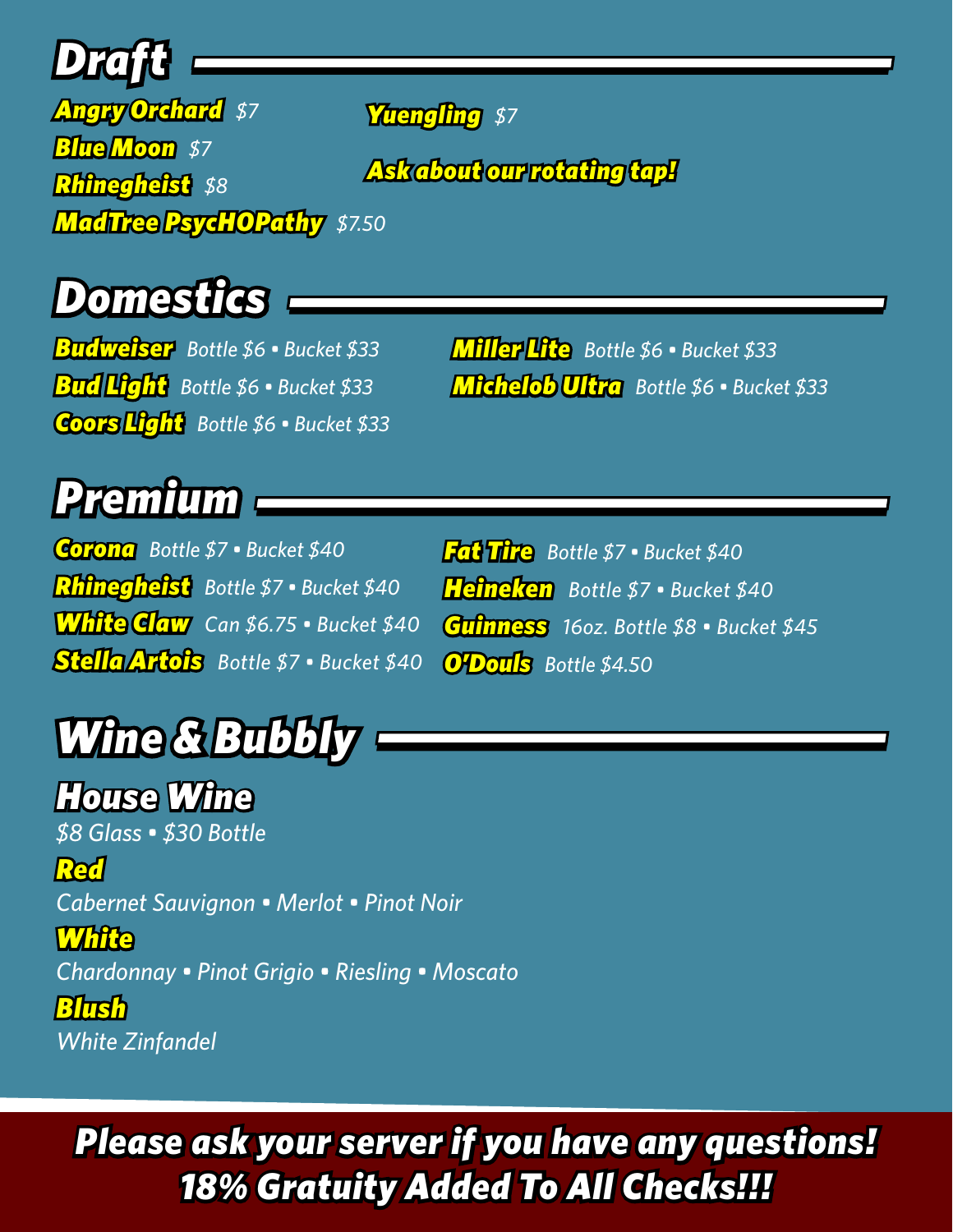## *Favorites*

*3 Mile Island Vodka, Rum, Gin, Tequila, Melon Liquor, Sour, & Sprite \$12*

*Alabama Slammer Southern Comfort, Amaretto, Sloe Gin & Orange Juice \$12*

*Blue Kazoo 151 Rum, Blue Curacao & Sprite \$12*

*Kriss Kross Applesauce Goldschlager Cinnamon Schnapps & Pineapple Juice \$12*

*Grateful Dead Long Island w/ Razzmatazz, Sour & Sprite \$12*

*Diddy's Tropical Punch Refreshing mix of Coconut, Pineapple, Mango Ciroc with OJ & Pinapple Juice \$13*

*Groucho Vodka, Peach Schnapps, Orange Juice & Cranberry Juice \$12*

*Lemon Crush Citrus Vodka, Triple Sec, Sour & Sprite \$12*

*Passionate Kiss Malibu Passion Fruit Rum, Orange Juice & Cranberry Juice \$12*

*Sailor Tango Sailor Jerry Rum, Amaretto & Pibb Xtra \$12*

*Slippery Banana Malibu Coconut Rum, Banana Rum & Pineapple Juice \$12*

*Funny Bone Sangria Your choice of Red or White Wine, E&J Brandy, Simple Syrup, Seltzer Water & Mixed Fruit \$12 Ask your server about flavor upgrades*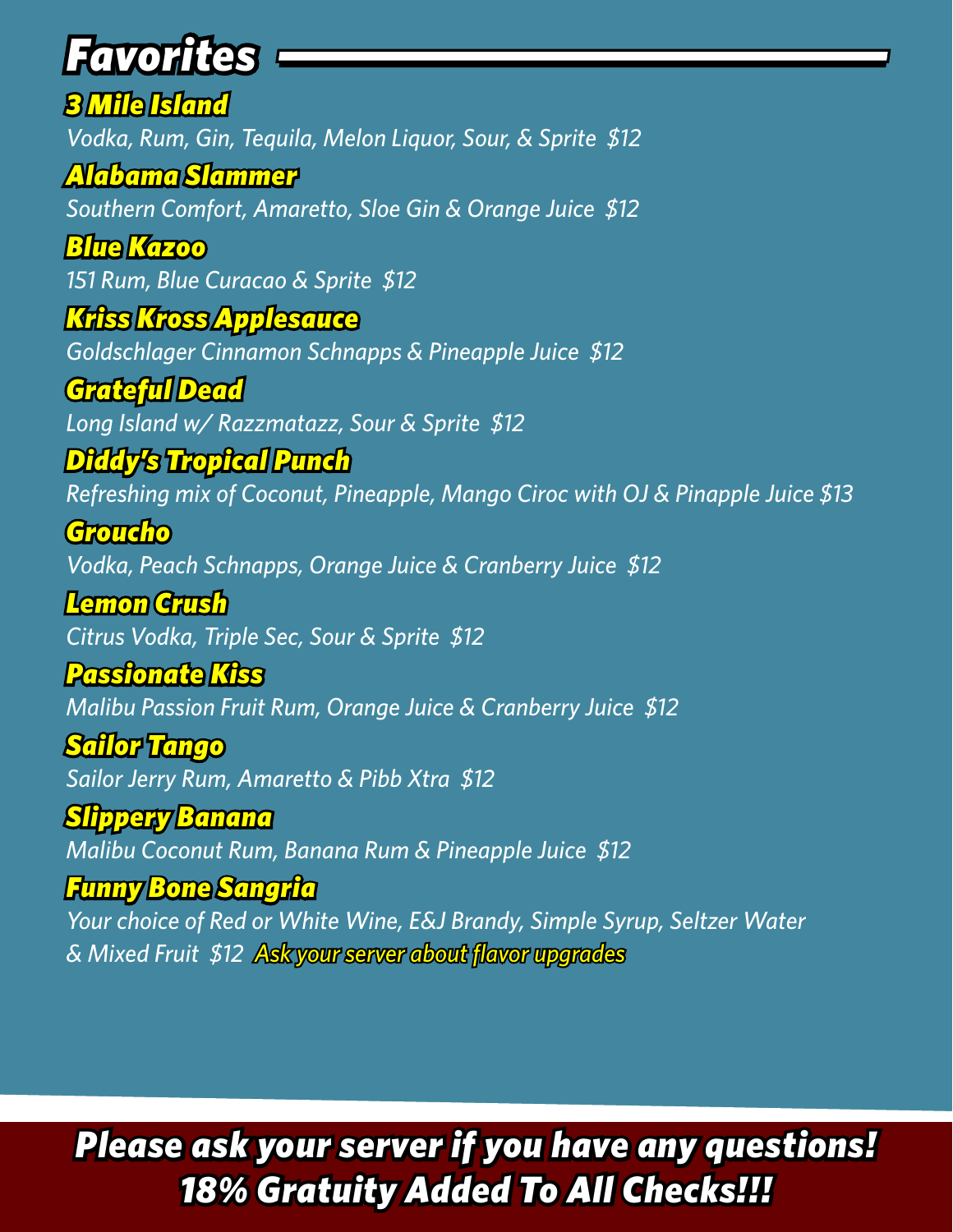## *Martinis*

*\$10 Ask About Upgrading to Top Shelf!*

*Bernie Mactini Coconut Rum, Hypnotiq & Pineapple Juice*

*Classic Martini*

*Vodka or Gin*

*Dutch Apple Martini*

*Citrus Vodka, Sour Apple Pucker & Sour*

*Grape Cosmo Grape Vodka, Triple Sec, Blue Curacao, Cranberry Juice & Lime Juice*

*Just Peachy Vodka, Peach Schnapps, Triple Sec, Orange Juice & Grenadine*

# *Coffee Drinks*

*Bailey's & Coffee Cafe Toledo Bailey's & Kahlua \$6 Chocolate Banana Banana Schnapps & Hot Chocolate \$6 Chocolate Candy Cane Peppermint Schnapps & Hot Chocolate \$6*

#### *Godiva Chocolate Candy Dark or Milk Chocolate Godiva & Coffee \$7.25*